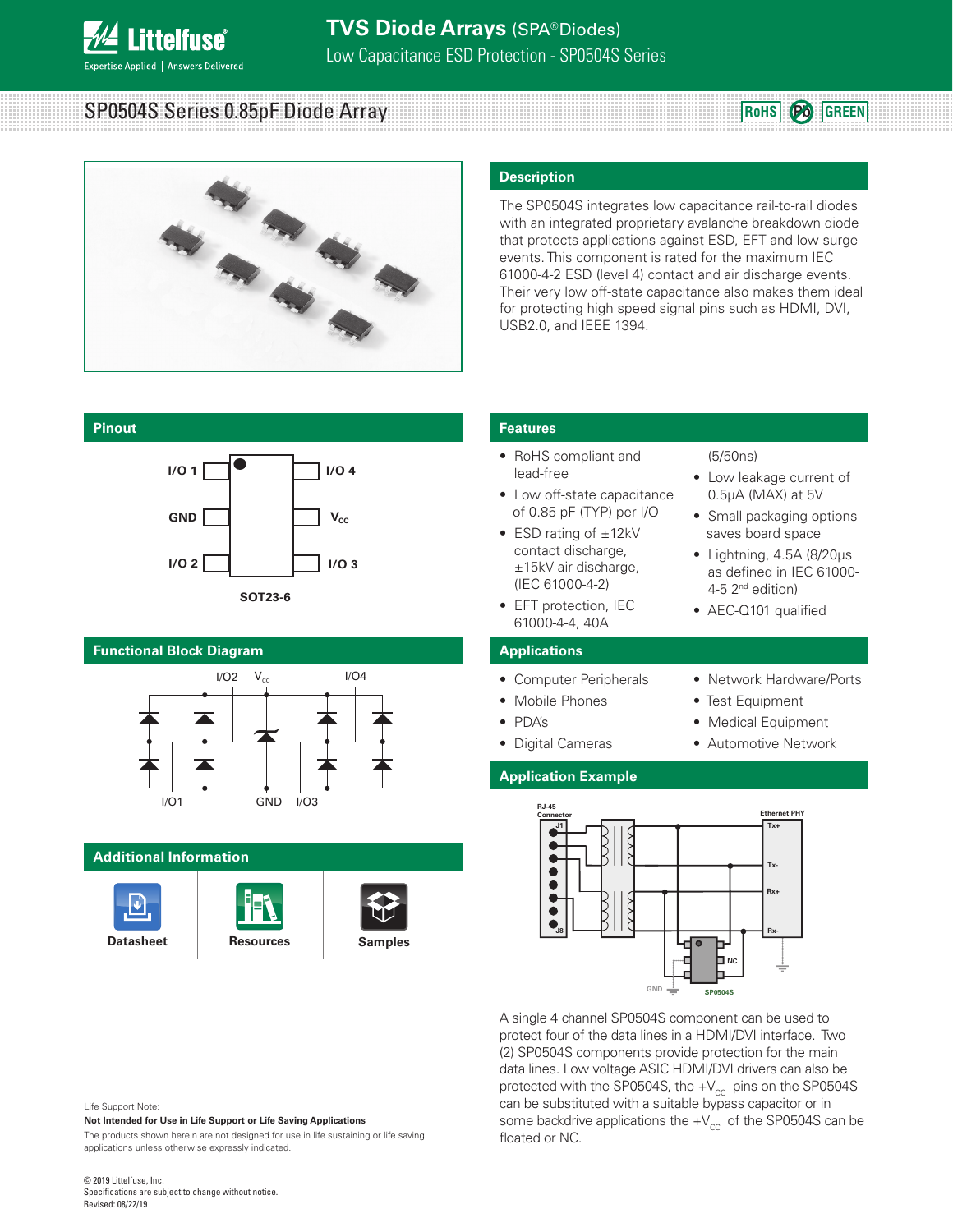

| Absolute Maximum Ratings   |                                       |              |              |
|----------------------------|---------------------------------------|--------------|--------------|
| <b>Symbol</b>              | <b>Parameter</b>                      | <b>Value</b> | <b>Units</b> |
| $P_{PP}$                   | Peak Current ( $t_{p}$ =8/20 $\mu$ s) | 4.5          | А            |
| $\mathsf{I}_{\mathsf{OP}}$ | <b>Operating Temperature</b>          | $-40$ to 125 | °C           |
| <b>STOR</b>                | Storage Temperature                   | $-55$ to 150 | $^{\circ}C$  |

*CAUTION: Stresses above those listed in "Absolute Maximum Ratings" may cause permanent damage to the component. This is a stress only rating and operation of the component at these or any other conditions above those indicated in the operational sections of this specification is not implied.*

#### **Electrical Characteristics (Top-25°C)**

| <u>v.</u>                          |                          |                                                                             |            |            |                          |              |
|------------------------------------|--------------------------|-----------------------------------------------------------------------------|------------|------------|--------------------------|--------------|
| <b>Parameter</b>                   | <b>Symbol</b>            | <b>Test Conditions</b>                                                      | <b>Min</b> | <b>Typ</b> | <b>Max</b>               | <b>Units</b> |
| <b>Reverse Standoff Voltage</b>    | $V_{RWM}$                | $I_R = 1 \mu A$                                                             |            |            | 6.0                      | V            |
| Reverse Leakage Current            | $L$ EAK                  | $V_{\rm B} = 5V$                                                            |            |            | 0.5                      | μA           |
| Breakdown Voltage                  | $\rm V_{_{BR}}$          | $Ie=1mA$                                                                    | 6.3        | 8          | 8.8                      | V            |
| Clamp Voltage <sup>1</sup>         |                          | $I_{\text{pp}} = 1 \text{A}$ , t <sub>n</sub> =8/20µs, I/O to<br><b>GND</b> |            | 9.5        | 11.0                     | $\vee$       |
|                                    | $V_c$                    | $I_{\rm pp}$ =2A, t <sub>n</sub> =8/20µs, I/O to<br><b>GND</b>              |            | 10.6       | 13.0                     | $\vee$       |
| ESD Withstand Voltage <sup>1</sup> |                          | IEC 61000-4-2 (Contact)                                                     | ±12        |            | $\overline{\phantom{a}}$ | kV           |
|                                    | $V_{ESD}$                | IEC 61000-4-2 (Air)                                                         | ±15        |            | $\overline{\phantom{a}}$ | kV           |
|                                    |                          | Reverse Bias=0V, f=1MHz                                                     | 0.95       | 1.1        | 1.25                     | pF           |
| Diode Capacitance <sup>1</sup>     | $C_{\rm I/O\text{-}GND}$ | Reverse Bias=1.65V,<br>$f = 1MHz$                                           | 0.7        | 0.85       | 1.0                      | pF           |
| Diode Capacitance <sup>1</sup>     | $C_{VO- VO}$             | Reverse Bias=0V, f=1MHz                                                     |            | 0.5        |                          | pF           |

Note: 1. Parameter is guaranteed by design and/or component characterization.

2.Transmission Line Pulse (TLP) with 100ns width, 2ns rise time, and average window t1=70ns to t2= 90ns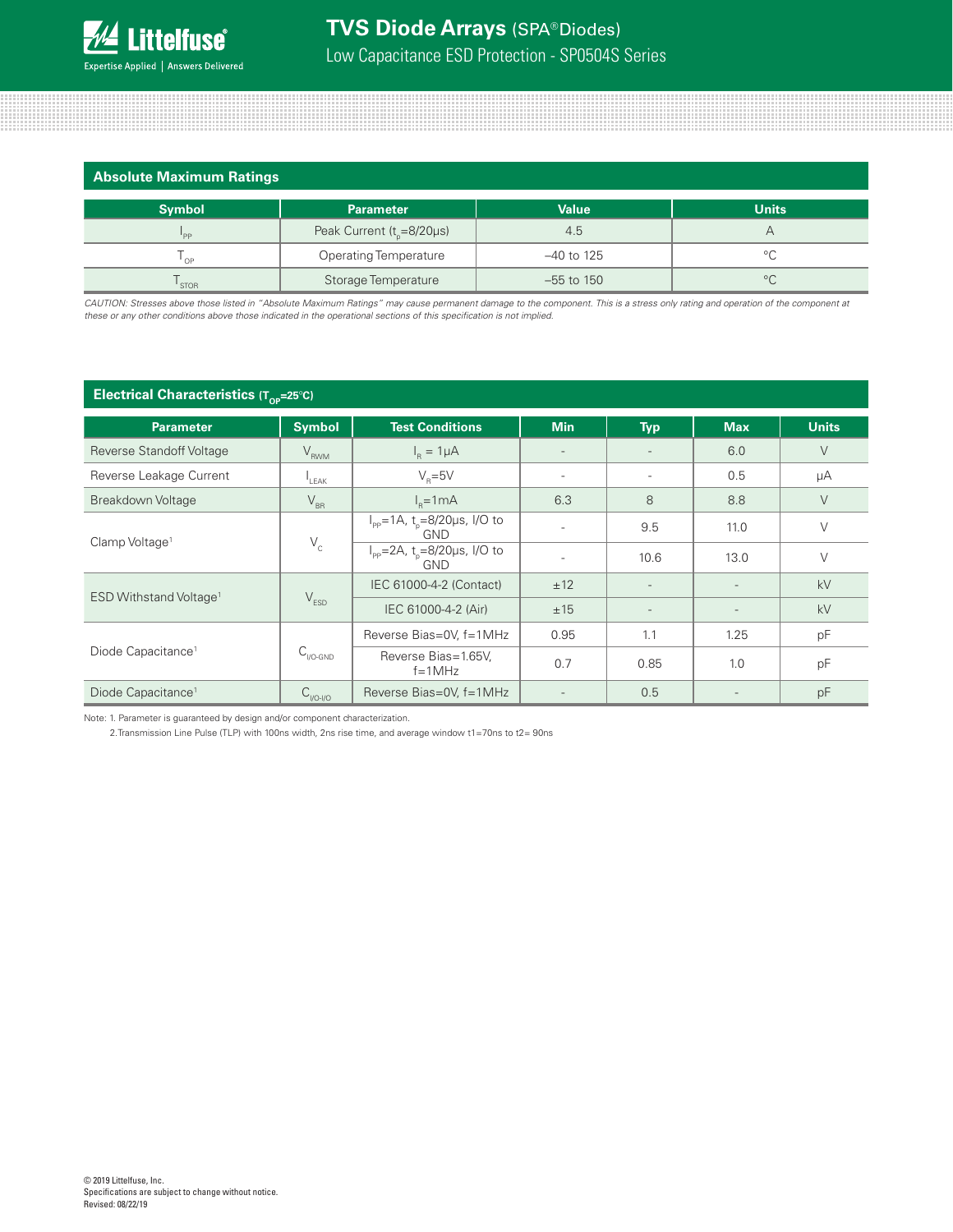

### **TVS Diode Arrays** (SPA® Diodes) Low Capacitance ESD Protection - SP0504S Series

#### **Insertion Loss (S21) I/O to GND Capacitance vs. Bias Voltage**



#### **Capacitance vs. Frequency**



#### **IEC 61000 -4-2 +8 kV Contact ESD Clamping Voltage IEC 61000 -4-2 -8 kV Contact ESD Clamping Voltage**





# HUMMAN VMAN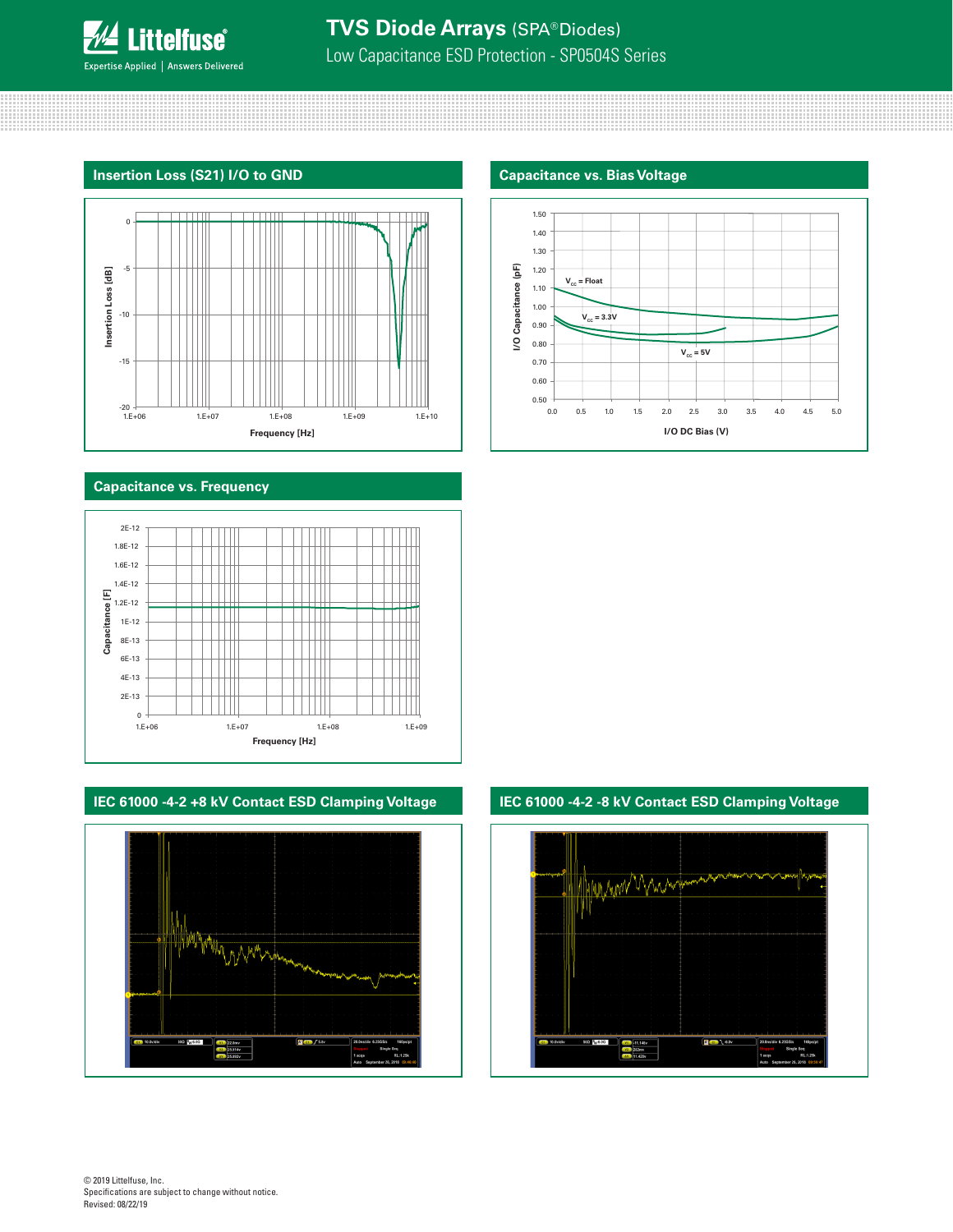

#### **Soldering Parameters**

| <b>Reflow Condition</b>                                 |                                            | Pb - Free assembly |  |
|---------------------------------------------------------|--------------------------------------------|--------------------|--|
|                                                         | - Temperature Min (T <sub>s(min)</sub> )   | $150^{\circ}$ C    |  |
| <b>Pre Heat</b>                                         | - Temperature Max (T <sub>s(max)</sub> )   | $200^{\circ}$ C    |  |
|                                                         | - Time (min to max) (t)                    | $60 - 180$ secs    |  |
| Average ramp up rate (Liquidus) Temp<br>$(T1)$ to peak  |                                            | 3°C/second max     |  |
| $T_{S(max)}$ to $T_{L}$ - Ramp-up Rate                  |                                            | 3°C/second max     |  |
| <b>Reflow</b>                                           | - Temperature (T <sub>1</sub> ) (Liquidus) | $217^{\circ}$ C    |  |
|                                                         | - Temperature (t,)                         | $60 - 150$ seconds |  |
| Peak Temperature (T <sub>a</sub> )                      |                                            | $260+0/5$ °C       |  |
| Time within 5°C of actual peak<br>Temperature $(t_{n})$ |                                            | $20 - 40$ seconds  |  |
| <b>Ramp-down Rate</b>                                   |                                            | 6°C/second max     |  |
| Time 25°C to peak Temperature $(T_{\circ})$             |                                            | 8 minutes Max.     |  |
| Do not exceed                                           |                                            | $260^{\circ}$ C    |  |



#### **Part Numbering System**



#### **Product Characteristics**

| <b>Lead Plating</b>        | Matte Tin                                                |  |
|----------------------------|----------------------------------------------------------|--|
| <b>Lead Material</b>       | Copper Alloy                                             |  |
| <b>Lead Coplanarity</b>    | 0.0004 inches (0.102mm)                                  |  |
| <b>Substitute Material</b> | Silicon                                                  |  |
| <b>Body Material</b>       | Molded Compund                                           |  |
| Flammability               | UL Recognized compund meeting<br>flammability rating V-0 |  |



| <b>Ordering Information</b> |          |                 |  |  |  |
|-----------------------------|----------|-----------------|--|--|--|
| <b>Part Number</b>          | Package, | Min. Order Qty. |  |  |  |
| SP0504SHTG                  | SOT23-6  | 3000            |  |  |  |